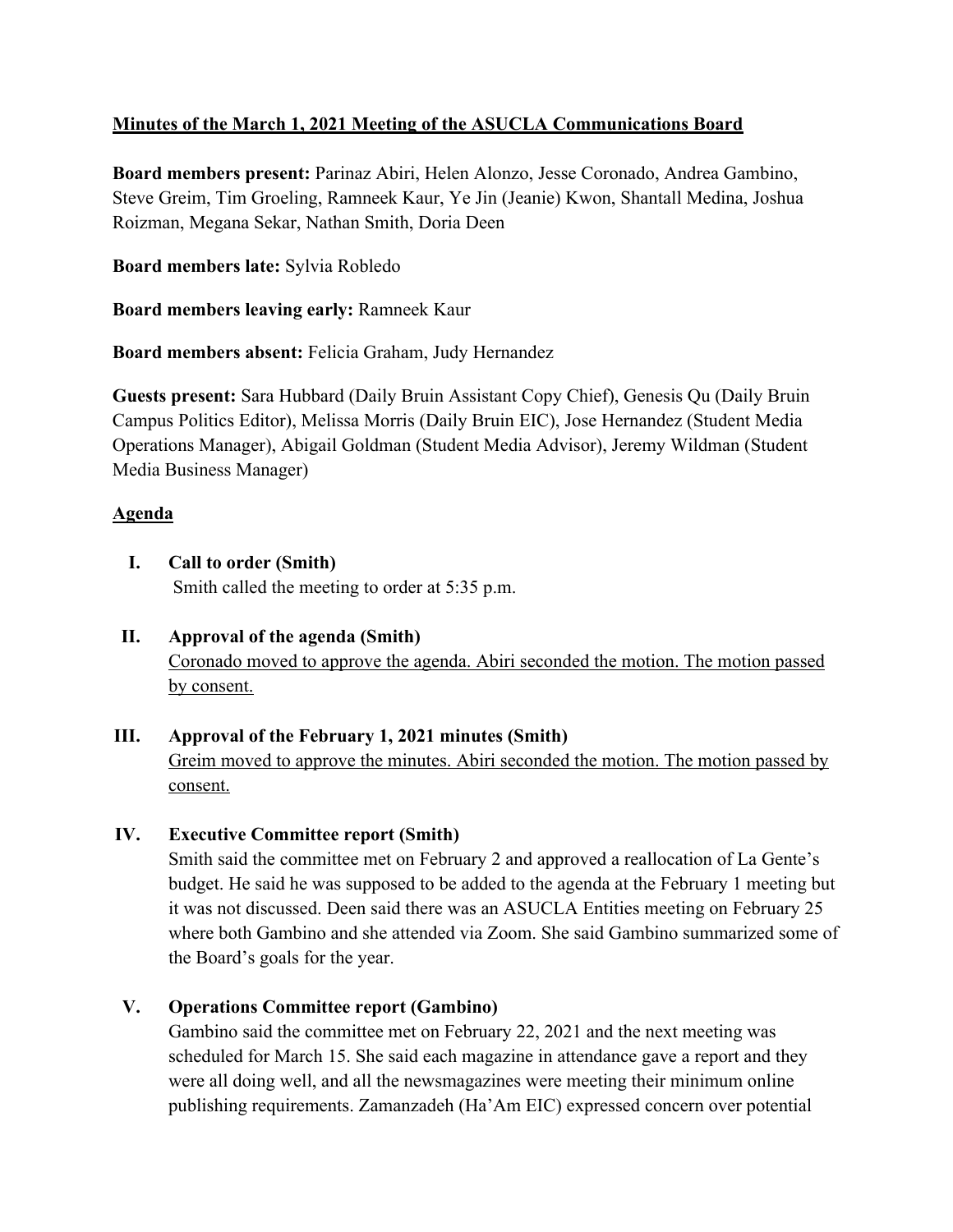editor in chief candidates for next year. Roizman offered to help, and Deen said there may have been a potential candidate.

## **VI. Finance Committee Report (Kaur)**

Kaur said the committee met on March 1, 2021 and they discussed the January financial statements and the February forecast. She said our net profit was saved by the PPP contribution. She said to expect revenue declines during winter quarter. Expense was under budget due to timing because of rescheduled BruinLife mailers. She said we will continue to see a decline in class line revenue because our primary advertiser, The Roberts Companies, does not want to advertise anymore until the campus reopens. Kaur said the high aging balance was reducing, and we were well reserved in terms of cash. The February forecast projected declines to budget. She said they also discussed the budget assumptions for the 2021-22 budget.

#### **VII. Media Director's Report (Deen)**

Deen reported on the following:

#### *Student Media Students – Upcoming Meetings*

Deen said that she had plans to meet with the Transfer Center Director on March 15, and she was in the process of scheduling meetings with potential editor in chief candidates for next year.

#### *Newsmagazine Posts per Week*

Deen shared the newsmagazine online posts for winter quarter weeks 5-8. Most magazines were on track with the minimum publishing requirements.

#### *January 2021 financial statements*

Deen discussed the cash, revenue, expenses, net revenue, and the summary of the Daily Bruin, Web, and Outdoor sales.

#### *February 2021 Forecast*

Deen said the February forecast would be over budget in Web, but under budget in both Daily Bruin print and Outdoor. Web would be up by 11%, but Daily Bruin and Outdoor would be down 89% and 65% respectively.

# **VIII. Public Comment (Smith)**

Morris said that Daily Bruin had a new and cool multimedia illustrated feature out (https://features.dailybruin.com/2021/hiphopinmotion/). Morris said some of the editor in chief candidates were at the meeting to shadow her. She also thanked Groeling for his